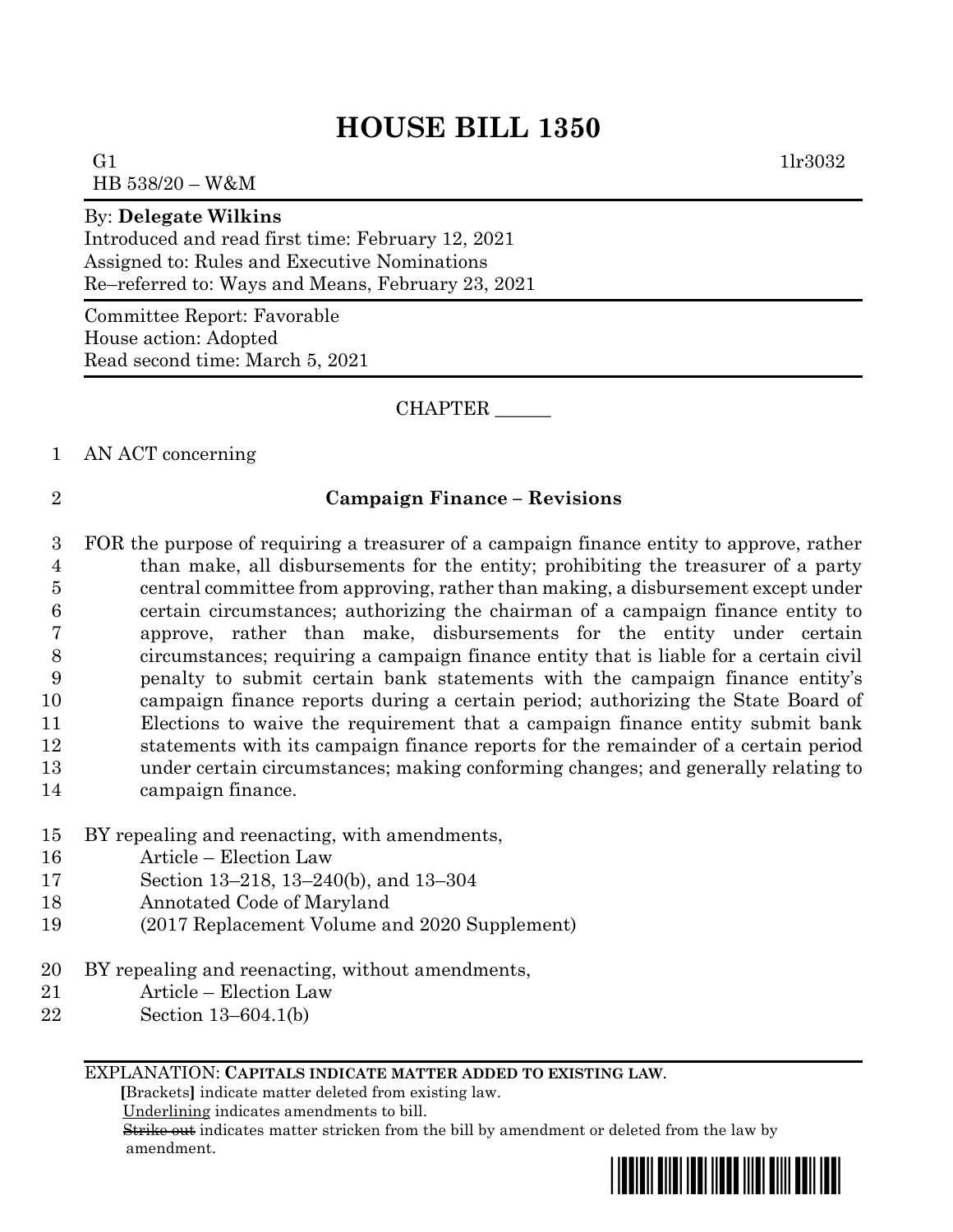|                                    | $\sqrt{2}$                                                                                                                                                                                                                                                                                                    |                                                                            |      | <b>HOUSE BILL 1350</b>                                                                                                                                                                                                                         |  |  |  |  |
|------------------------------------|---------------------------------------------------------------------------------------------------------------------------------------------------------------------------------------------------------------------------------------------------------------------------------------------------------------|----------------------------------------------------------------------------|------|------------------------------------------------------------------------------------------------------------------------------------------------------------------------------------------------------------------------------------------------|--|--|--|--|
| $\mathbf{1}$<br>$\overline{2}$     | Annotated Code of Maryland<br>(2017 Replacement Volume and 2020 Supplement)                                                                                                                                                                                                                                   |                                                                            |      |                                                                                                                                                                                                                                                |  |  |  |  |
| $\boldsymbol{3}$<br>$\overline{4}$ | SECTION 1. BE IT ENACTED BY THE GENERAL ASSEMBLY OF MARYLAND,<br>That the Laws of Maryland read as follows:                                                                                                                                                                                                   |                                                                            |      |                                                                                                                                                                                                                                                |  |  |  |  |
| $\overline{5}$                     |                                                                                                                                                                                                                                                                                                               |                                                                            |      | <b>Article - Election Law</b>                                                                                                                                                                                                                  |  |  |  |  |
| $6\phantom{.}6$                    | $13 - 218.$                                                                                                                                                                                                                                                                                                   |                                                                            |      |                                                                                                                                                                                                                                                |  |  |  |  |
| 7                                  | (a)                                                                                                                                                                                                                                                                                                           | All assets received by or on behalf of a campaign finance entity shall be: |      |                                                                                                                                                                                                                                                |  |  |  |  |
| 8                                  |                                                                                                                                                                                                                                                                                                               | (1)                                                                        |      | delivered to the treasurer; and                                                                                                                                                                                                                |  |  |  |  |
| 9<br>10                            | entity.                                                                                                                                                                                                                                                                                                       | (2)                                                                        |      | maintained by the treasurer for the purposes of the campaign finance                                                                                                                                                                           |  |  |  |  |
| 11                                 | (b)                                                                                                                                                                                                                                                                                                           | (1)                                                                        |      | Assets of a campaign finance entity may be disbursed only:                                                                                                                                                                                     |  |  |  |  |
| 12                                 |                                                                                                                                                                                                                                                                                                               |                                                                            | (i)  | if they have passed through the hands of the treasurer; and                                                                                                                                                                                    |  |  |  |  |
| 13                                 |                                                                                                                                                                                                                                                                                                               |                                                                            | (ii) | in accordance with the purposes of the entity.                                                                                                                                                                                                 |  |  |  |  |
| 14<br>15<br>16                     | the campaign finance entity.                                                                                                                                                                                                                                                                                  | (2)                                                                        |      | Subject to $\S 13-220(b)(2)$ and (c) of this subtitle and except as provided<br>in subsection (d) of this section, the treasurer shall [make] APPROVE all disbursements for                                                                    |  |  |  |  |
| 17<br>18<br>19<br>20               | The treasurer of a State or county central committee of a political party may<br>$\left( \mathrm{c}\right)$<br>not [make] APPROVE any disbursement of the central committee's assets, or incur any<br>liability on its behalf, without authority and direction from the chairman of the central<br>committee. |                                                                            |      |                                                                                                                                                                                                                                                |  |  |  |  |
| 21<br>22<br>23<br>24               | If the treasurer of a campaign finance entity is temporarily unable to<br>(d)<br>(1)<br>perform the duties of the office, the chairman of the campaign finance entity may [make]<br>APPROVE a disbursement on behalf of the campaign finance entity in the same manner as<br>the treasurer.                   |                                                                            |      |                                                                                                                                                                                                                                                |  |  |  |  |
| 25<br>26<br>27<br>28               | including:                                                                                                                                                                                                                                                                                                    | (2)                                                                        |      | If the chairman [makes] APPROVES a disbursement under this<br>subsection, within 7 days after [making] APPROVING the disbursement, the chairman<br>shall submit a report to the treasurer for the account book of the campaign finance entity, |  |  |  |  |
| 29<br>30                           | authority of the chairman;                                                                                                                                                                                                                                                                                    |                                                                            | (i)  | a statement of the expenditure [made] APPROVED under the                                                                                                                                                                                       |  |  |  |  |
| 31                                 |                                                                                                                                                                                                                                                                                                               |                                                                            | (ii) | the name and address of the person to whom the expenditure was                                                                                                                                                                                 |  |  |  |  |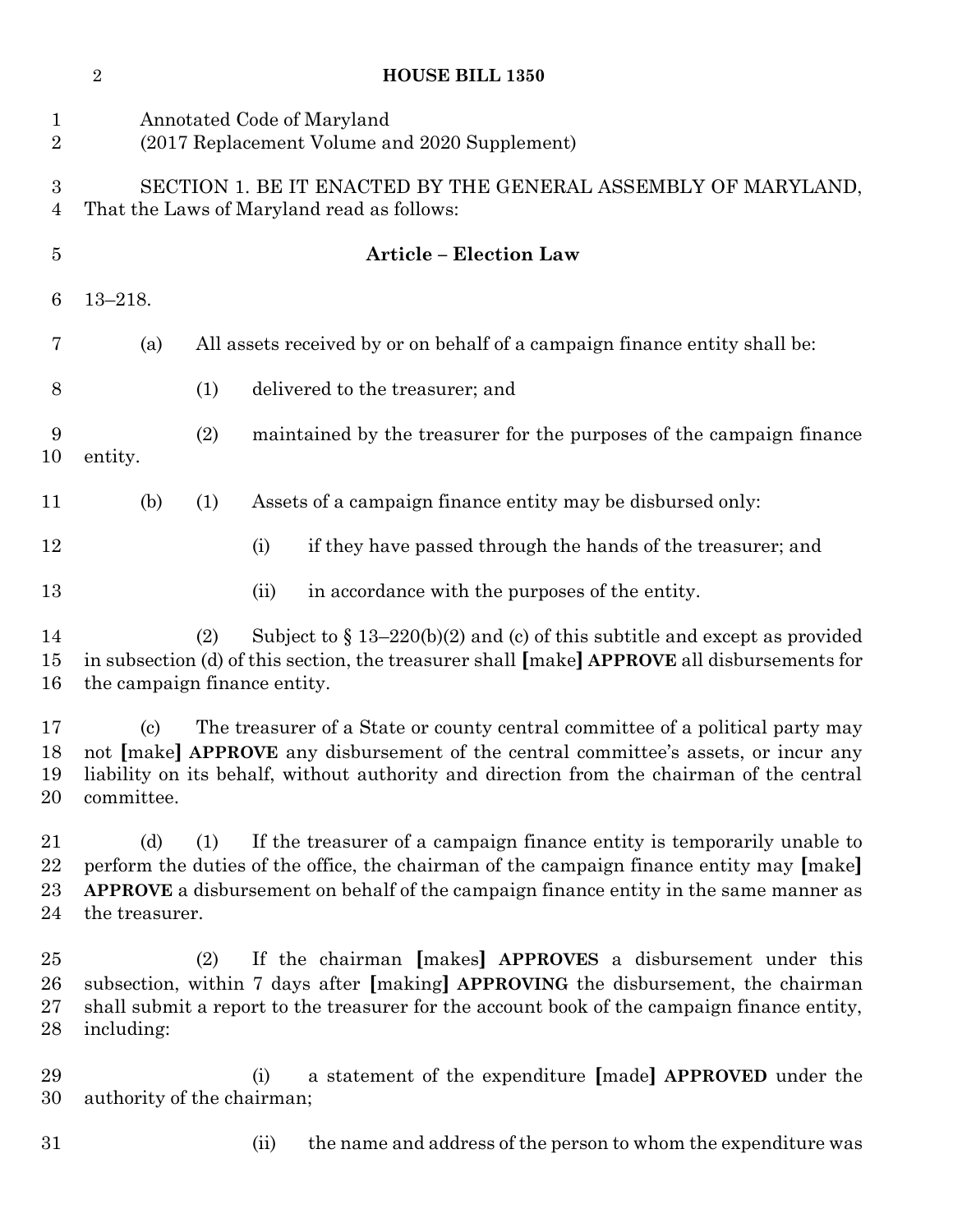## **HOUSE BILL 1350** 3

| 1                       | made;                                                                                                                                                                                                                                                                                                                                                                                                 |  |  |  |  |  |  |
|-------------------------|-------------------------------------------------------------------------------------------------------------------------------------------------------------------------------------------------------------------------------------------------------------------------------------------------------------------------------------------------------------------------------------------------------|--|--|--|--|--|--|
| $\overline{2}$          | the purpose for which the expenditure was made; and<br>(iii)                                                                                                                                                                                                                                                                                                                                          |  |  |  |  |  |  |
| $\boldsymbol{3}$        | a copy of the receipt for the expenditure that was made.<br>(iv)                                                                                                                                                                                                                                                                                                                                      |  |  |  |  |  |  |
| 4<br>$\overline{5}$     | A chairman who is a candidate may not [make] APPROVE a<br>(3)<br>disbursement for a campaign finance entity.                                                                                                                                                                                                                                                                                          |  |  |  |  |  |  |
| 6                       | $13 - 240.$                                                                                                                                                                                                                                                                                                                                                                                           |  |  |  |  |  |  |
| 7<br>8<br>9<br>10<br>11 | Except as provided in $[\S 13-304(c)] \S 13-304(D)$ of this title, but<br>(b)<br>notwithstanding $\S$ 13–239 of this subtitle or any other law that prohibits an anonymous<br>contribution, a political committee may accept contributions received from the sale of a spin<br>or chance or a raffle ticket, and need not identify the individual contributor on its campaign<br>finance reports, if: |  |  |  |  |  |  |
| 12                      | the account book of the political committee includes:<br>(1)                                                                                                                                                                                                                                                                                                                                          |  |  |  |  |  |  |
| 13<br>14                | the net amount received by the political committee from the<br>(i)<br>raffle, spin, or chance at the fundraising event at which the sale was made; and                                                                                                                                                                                                                                                |  |  |  |  |  |  |
| 15                      | the name and address of each person who attended the event;<br>(ii)                                                                                                                                                                                                                                                                                                                                   |  |  |  |  |  |  |
| 16                      | (2)<br>no spin or chance is sold at the event for more than \$2;                                                                                                                                                                                                                                                                                                                                      |  |  |  |  |  |  |
| 17<br>18                | the net income of the sponsoring political committee from spins and<br>(3)<br>chances at the event does not exceed $$1,500$ in a 24-hour period;                                                                                                                                                                                                                                                      |  |  |  |  |  |  |
| 19<br>20                | the total receipts of the sponsoring political committee from spins and<br>(4)<br>chances in that election do not exceed \$2,500;                                                                                                                                                                                                                                                                     |  |  |  |  |  |  |
| 21<br>22                | a raffle is conducted in accordance with $\S 12-106(b)$ of the Criminal Law<br>(5)<br>Article; and                                                                                                                                                                                                                                                                                                    |  |  |  |  |  |  |
| 23                      | (6)<br>the political committee includes on its campaign finance report:                                                                                                                                                                                                                                                                                                                               |  |  |  |  |  |  |
| 24<br>$25\,$            | a lump sum contribution of the net amount received by the<br>(i)<br>political committee from the raffle, spin, or chance at the fundraising event; and                                                                                                                                                                                                                                                |  |  |  |  |  |  |
| 26<br>$27\,$            | the total number of persons purchasing a raffle ticket, spin, or<br>(ii)<br>chance at the event.                                                                                                                                                                                                                                                                                                      |  |  |  |  |  |  |
| 28                      | $13 - 304.$                                                                                                                                                                                                                                                                                                                                                                                           |  |  |  |  |  |  |
| 29<br>30                | From the date of its organization until its termination under the<br>(a)<br>(1)<br>provisions of this title, a campaign finance entity, except a political club, shall file a                                                                                                                                                                                                                         |  |  |  |  |  |  |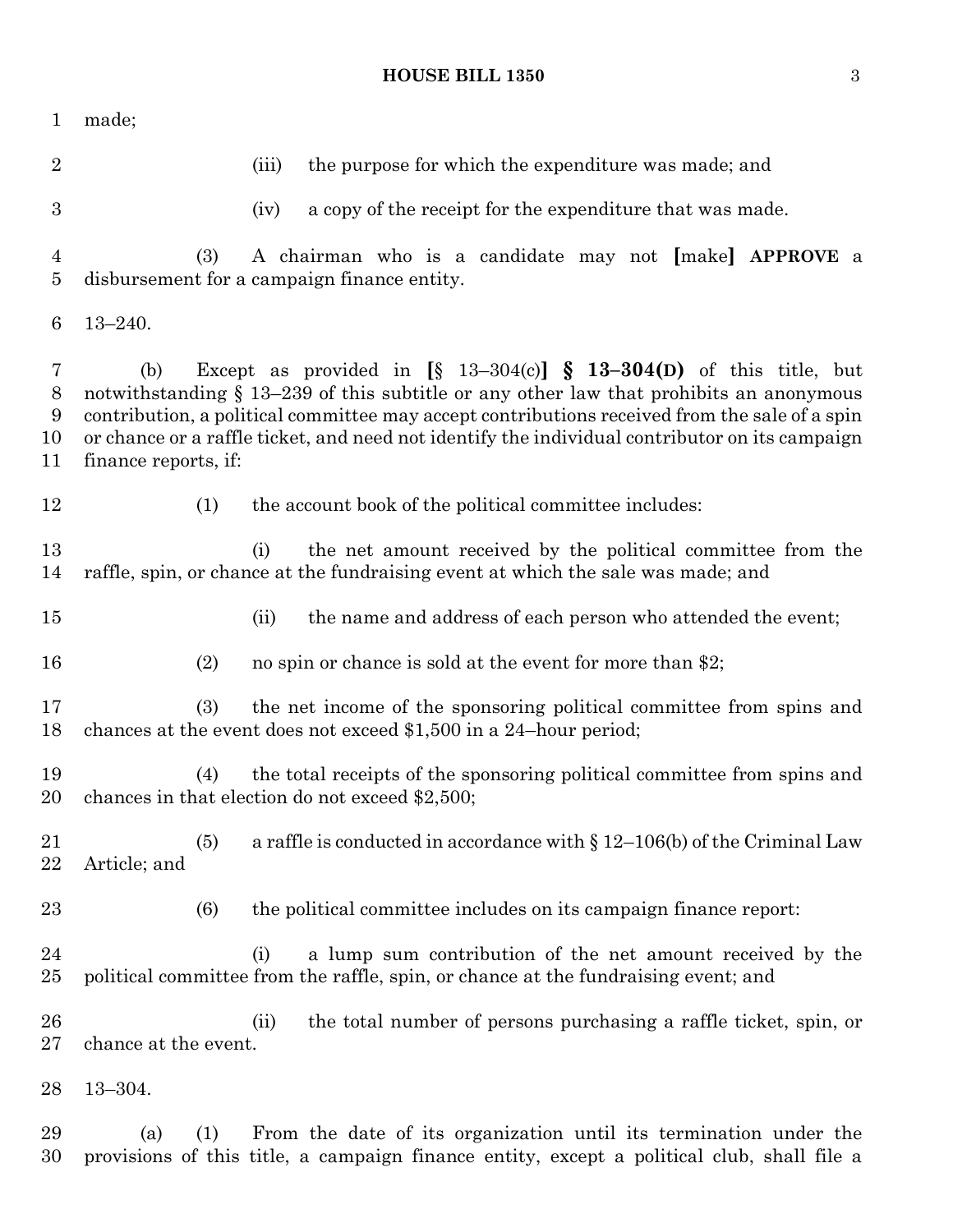## **HOUSE BILL 1350**

campaign finance report at the State Board at the times and for the periods required by §§

 13–309, 13–312, and 13–316 of this subtitle. (2) A campaign finance report submitted using an electronic format shall: (i) be made under oath or affirmation; (ii) require an electronic signature from the treasurer at the time of the filing of the campaign finance report; and (iii) be made subject to the penalties for perjury. (b) A campaign finance report filed by a campaign finance entity under subsection (a) of this section shall include: (1) the information required by the State Board with respect to all contributions received and all expenditures made by or on behalf of the campaign finance entity during the designated reporting period; and (2) the information regarding the occupations and employers of contributors required to be recorded by the treasurer of a campaign finance entity under § 13–221 of this title. **(C) (1) DURING THE PERIOD SPECIFIED IN PARAGRAPH (2) OF THIS SUBSECTION, A CAMPAIGN FINANCE ENTITY THAT IS LIABLE FOR A CIVIL PENALTY IMPOSED UNDER § 13–604.1(B)(1), (2), (3), (4), (5), OR (6) OF THIS TITLE SHALL SUBMIT, WITH EACH CAMPAIGN FINANCE REPORT FILED UNDER SUBSECTION (A) OF THIS SECTION, BANK STATEMENTS THAT: (I) DOCUMENT ALL EXPENDITURES MADE BY OR ON BEHALF OF THE CAMPAIGN FINANCE ENTITY DURING THE REPORTING PERIOD; AND (II) HAVE ALL PERSONAL IDENTIFYING INFORMATION, INCLUDING BANK ACCOUNT NUMBERS, REDACTED. (2) SUBJECT TO PARAGRAPH (3) OF THIS SUBSECTION, A CAMPAIGN FINANCE ENTITY SHALL SUBMIT BANK STATEMENTS IN ACCORDANCE WITH PARAGRAPH (1) OF THIS SUBSECTION DURING THE PERIOD THAT: (I) BEGINS ON THE FIRST CLOSING DATE FOR A CAMPAIGN FINANCE REPORT THAT OCCURS AFTER THE CAMPAIGN FINANCE ENTITY BECAME LIABLE FOR A CIVIL PENALTY IMPOSED UNDER § 13–604.1(B)(1), (2), (3), (4), (5), OR (6) OF THIS TITLE; AND (II) ENDS AT THE LATER OF:**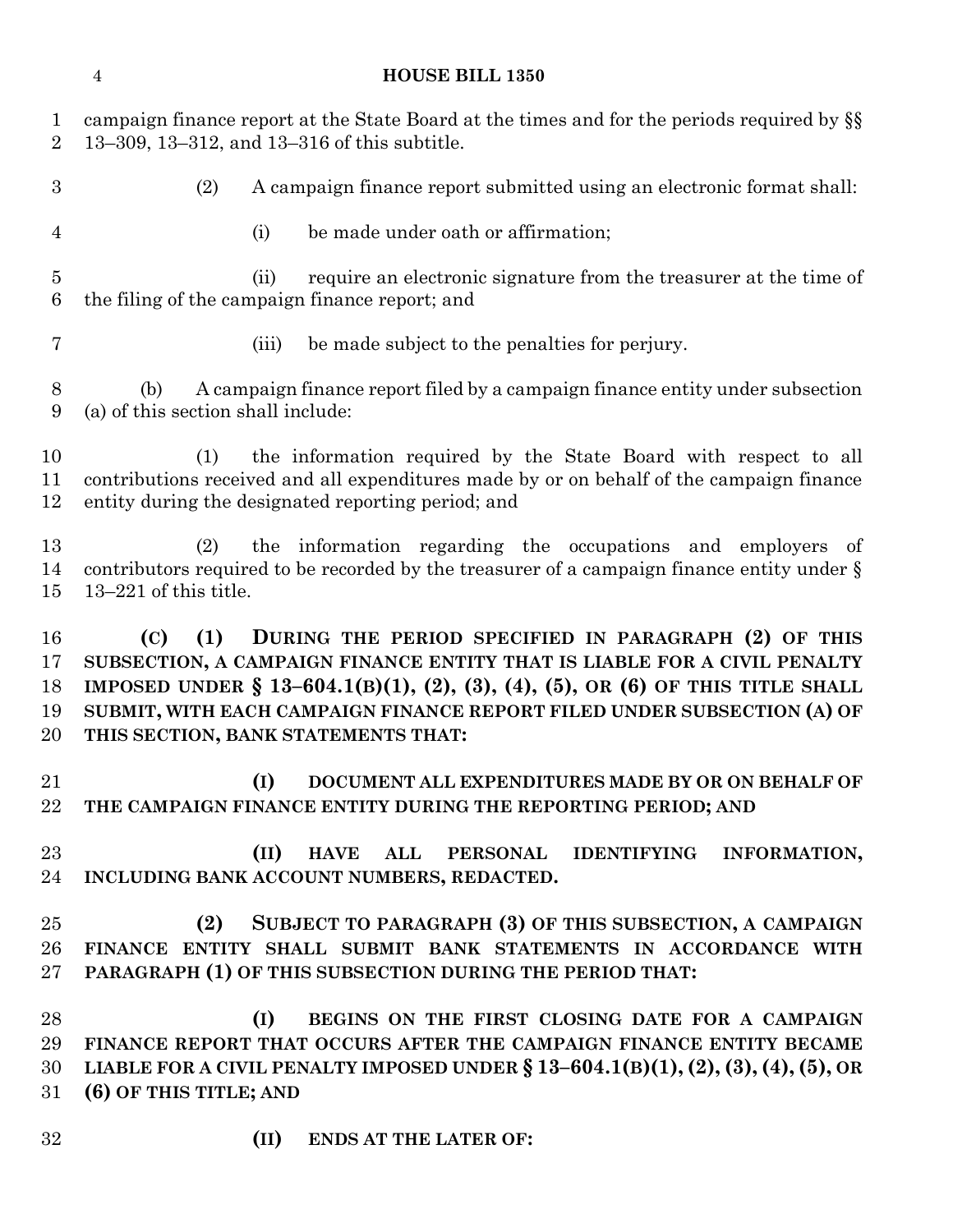**1. THE CONCLUSION OF THE ELECTION CYCLE IN WHICH THE CAMPAIGN FINANCE ENTITY BECAME LIABLE FOR THE CIVIL PENALTY ISSUED UNDER § 13–604.1(B)(1), (2), (3), (4), (5), OR (6) OF THIS TITLE; OR**

 **2. THE DUE DATE OF THE LAST CAMPAIGN FINANCE REPORT THAT IS DUE WITHIN 2 YEARS AFTER THE CAMPAIGN FINANCE ENTITY BECAME LIABLE FOR THE CIVIL PENALTY IMPOSED UNDER § 13–604.1(B)(1),(2),(3), (4), (5), OR (6) OF THIS TITLE.**

 **(3) IF A CAMPAIGN FINANCE ENTITY HAS SUBMITTED BANK STATEMENTS WITH AT LEAST ONE CAMPAIGN FINANCE REPORT AS REQUIRED UNDER PARAGRAPH (1) OF THIS SUBSECTION, THE STATE BOARD MAY, AT ITS DISCRETION, WAIVE THE REQUIREMENT THAT A CAMPAIGN FINANCE ENTITY SUBMIT BANK STATEMENTS DURING THE REMAINDER OF THE PERIOD SPECIFIED UNDER PARAGRAPH (2) OF THIS SUBSECTION.**

 **[**(c)**] (D)** (1) In this subsection, "eligible contribution" means a contribution or series of contributions made by the same person for which a receipt is not required to be issued under § 13–222 of this title.

 (2) The requirements of this subsection prevail to the extent of any conflict with § 13–240(b) of this title.

 (3) Except as provided in paragraphs (4) and (5) of this subsection, a political committee shall report the following information on its campaign finance reports for each contribution the committee receives:

- 
- 22 (i) the amount of each contribution; and

 (ii) the name and residential address of each contributor, unless a contributor receives a confidentiality waiver from the State Board for a residential address, in which case a suitable alternative address approved by the State Board may be used.

 (4) A campaign finance entity of a candidate may report a maximum of a cumulative amount of \$25,000 in eligible contributions in an election cycle on its campaign finance reports without providing the information required under paragraph (3) of this subsection.

 (5) A political committee may report eligible contributions collected in accordance with § 13–241 or § 13–242 of this title on its campaign finance reports in the manner specified in paragraph (4) of this subsection if the following is included on the political committee's campaign finance report:

 (i) a lump sum contribution of the total amount received by the political committee in the form of eligible contributions;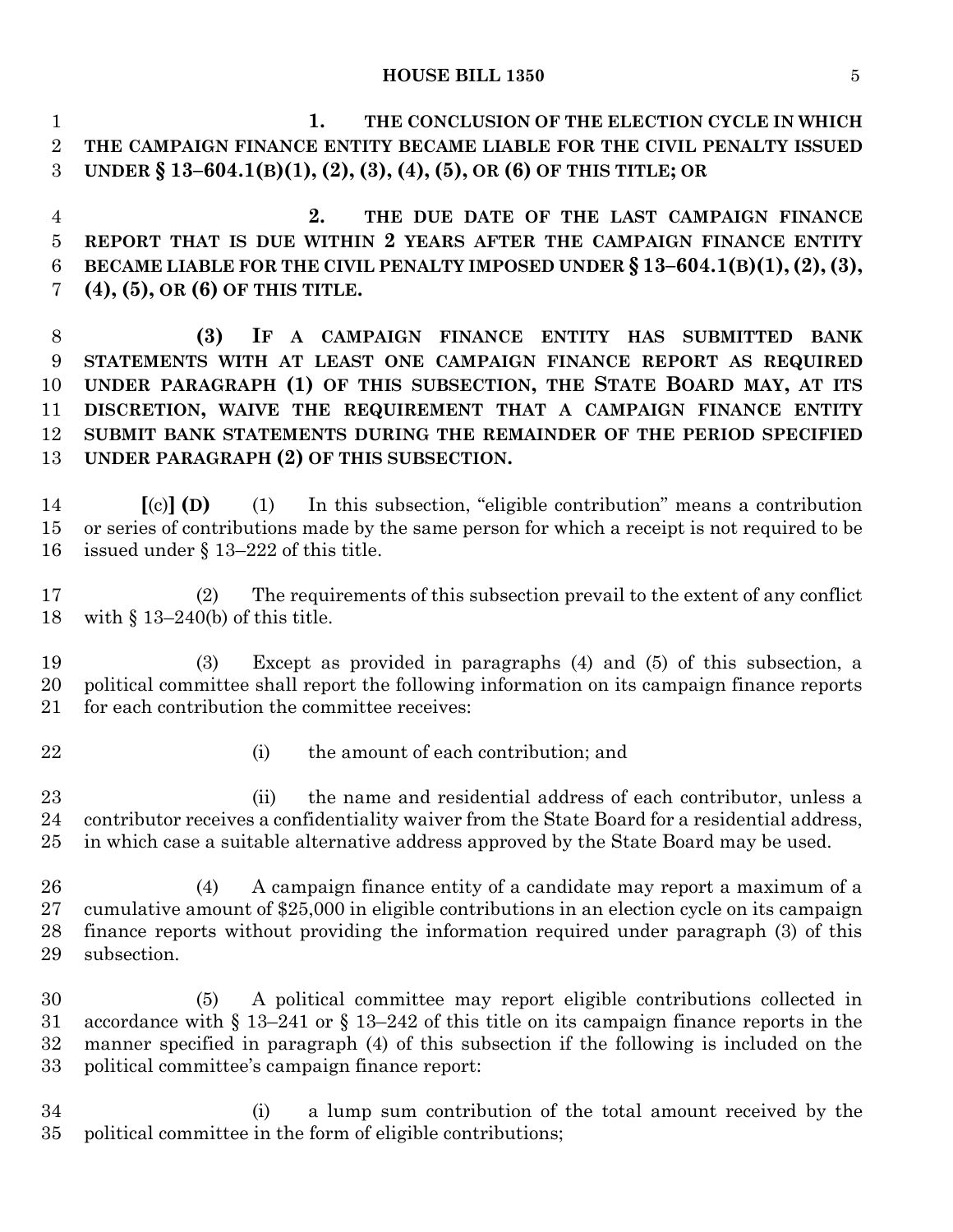|                                    | $\,6\,$<br><b>HOUSE BILL 1350</b>                                                                                  |                                                                                                                                     |                                                                             |  |  |  |  |
|------------------------------------|--------------------------------------------------------------------------------------------------------------------|-------------------------------------------------------------------------------------------------------------------------------------|-----------------------------------------------------------------------------|--|--|--|--|
| $\mathbf 1$                        |                                                                                                                    | (ii)                                                                                                                                | the number of individuals making eligible contributions; and                |  |  |  |  |
| $\overline{2}$<br>$\boldsymbol{3}$ | political committee.                                                                                               | (iii)                                                                                                                               | the average amount of the eligible contributions received by the            |  |  |  |  |
| $\overline{4}$<br>5                | $\left[$ (d) $\right]$ (E)                                                                                         | A campaign finance report prescribed by this subtitle for the campaign<br>finance entity of a candidate is required whether or not: |                                                                             |  |  |  |  |
| $\,6$                              | (1)                                                                                                                |                                                                                                                                     | the candidate files a certificate of candidacy;                             |  |  |  |  |
| 7<br>$8\,$                         | (2)<br>be a candidate;                                                                                             |                                                                                                                                     | the candidate withdraws, declines a nomination, or otherwise ceases to      |  |  |  |  |
| 9                                  | (3)                                                                                                                |                                                                                                                                     | the candidate's name appears on the primary ballot; or                      |  |  |  |  |
| 10                                 | (4)                                                                                                                |                                                                                                                                     | the candidate is successful in the election.                                |  |  |  |  |
| 11                                 | $13 - 604.1.$                                                                                                      |                                                                                                                                     |                                                                             |  |  |  |  |
| 12<br>13                           | The State Board may impose a civil penalty in accordance with this section for<br>(b)<br>the following violations: |                                                                                                                                     |                                                                             |  |  |  |  |
| 14<br>15                           | making a disbursement in a manner not authorized in $\S 13-218(b)(2)$ ,<br>(1)<br>$(c)$ , and $(d)$ of this title; |                                                                                                                                     |                                                                             |  |  |  |  |
| 16<br>17                           | (2)<br>of this title;                                                                                              |                                                                                                                                     | failure to maintain a campaign bank account as required in $\S 13-220(a)$   |  |  |  |  |
| 18<br>19                           | (3)<br>this title;                                                                                                 |                                                                                                                                     | making a disbursement by a method not authorized in $\S$ 13–220(d) of       |  |  |  |  |
| 20<br>21                           | (4)<br>required in $\S$ 13–221 of this title;                                                                      |                                                                                                                                     | failure to maintain detailed and accurate account books and records as      |  |  |  |  |
| 22<br>$23\,$                       | (5)<br>authorized in § 13-235 of this title;                                                                       |                                                                                                                                     | fund-raising during the General Assembly session in a manner not            |  |  |  |  |
| 24<br>$25\,$                       | (6)<br>required in $\S$ 13–304(b) of this title;                                                                   |                                                                                                                                     | failure to report all contributions received and expenditures made as       |  |  |  |  |
| 26<br>$27\,$                       | (7)<br>$§$ 13–401 of this title;                                                                                   |                                                                                                                                     | failure to include an authority line on campaign material as required in    |  |  |  |  |
| 28<br>29                           | (8)<br>this title; or                                                                                              |                                                                                                                                     | failure to retain a copy of campaign material as required in $\S 13-403$ of |  |  |  |  |
| 30                                 | (9)                                                                                                                |                                                                                                                                     | failure to include a disclosure on online campaign material as required     |  |  |  |  |